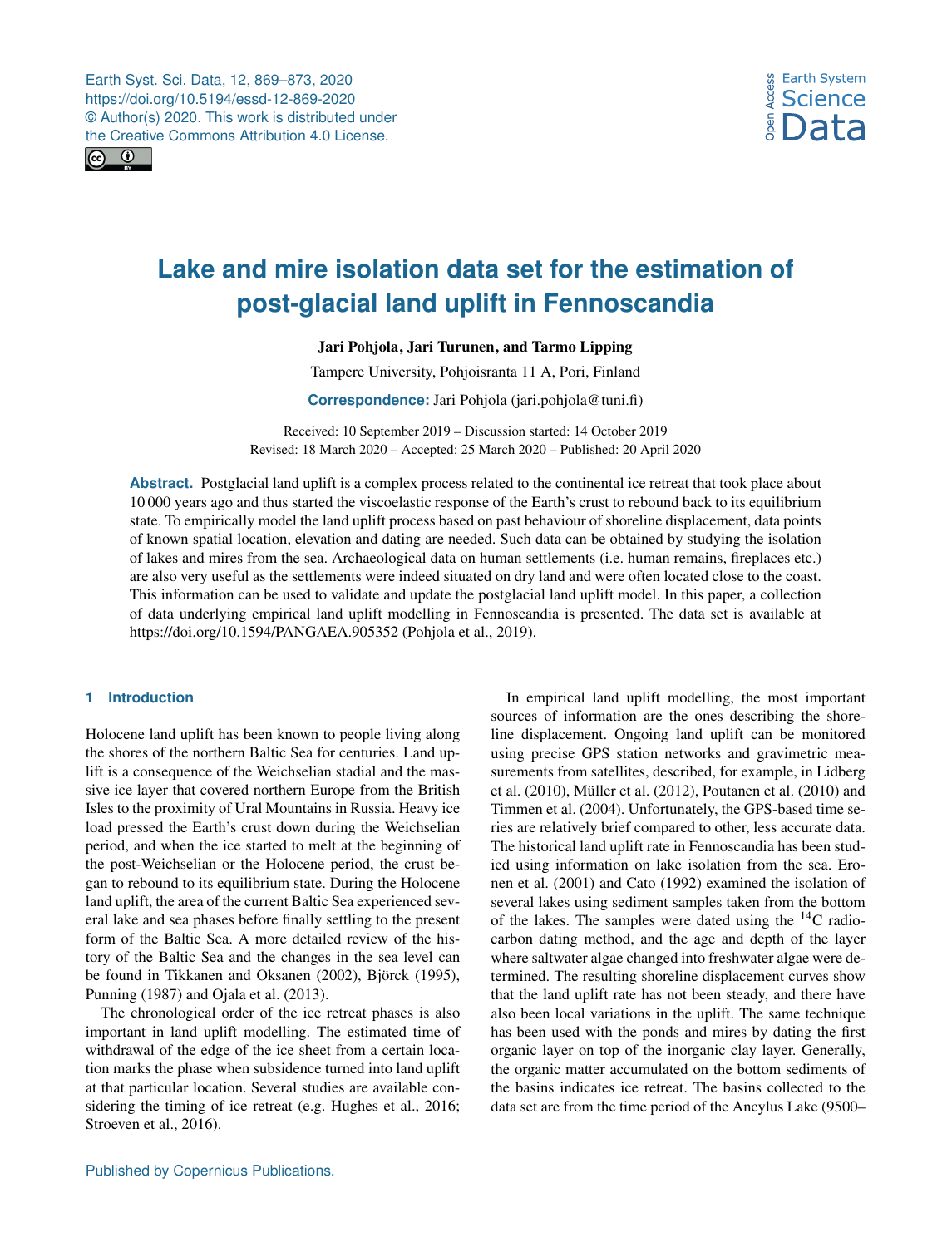8000 BP; [Björck,](#page-3-0) [1995;](#page-3-0) [Tikkanen and Oksanen,](#page-4-1) [2002\)](#page-4-1), so it can be assumed that the ice had melted before the accumulation of organic matter. Although the timing might not be exact, it is an indication of the isolation. In addition, there are geological interpretations of the retreat of the Ancylus Lake and the Baltic Ice Lake drawn from mire studies (e.g. [Eronen et al.,](#page-4-10) [2001;](#page-4-10) [Mäkilä et al.,](#page-4-12) [2013\)](#page-4-12).

Archaeological findings are useful in cases where the sea level can be checked against the location and age of human settlements. In Fennoscandia, it can be safely assumed that people during the Holocene lived on dry land; therefore, the location and elevation of these settlements set an upper bound for the sea level at the time the settlements are dated to.

In this paper we present a data set underlying our efforts in developing empirical land uplift models [\(Pohjola et al.,](#page-4-13) [2014\)](#page-4-13). The data set consists of lake isolation data, data based on the initial layers of mire development as well as relevant archaeological findings. In the next chapters we describe the data and the data-cleaning procedure and present the data collectors and the owners of the data repositories.

# **2 The data sets**

#### 2.1 Data description

The data set presented in this paper is a collection of 2335 data points, and it can be divided into two subsets: lake– mire isolation data (1086 data points) and archaeological data (1249 data points). Lake–mire isolation data are represented by red circles and archaeological data by black triangles in Fig. [1.](#page-1-0) Each data point has a spatial location, elevation and age information that has been obtained using the  ${}^{14}C$  dating method. The  $^{14}$ C dates in the data sets are uncalibrated, so they need to be calibrated in order to convert them to calendar ages. In most cases, the uncertainties in the  $^{14}$ C dating method are also taken into account, but the user of this data set must be aware of the uncertainties in spatial coordinates and elevation values (explained in more detail in Sect. 3). In the following sections, the sources of the two data subsets are presented. An example of the data from both data sets can be seen in Fig. [2.](#page-2-0)

#### 2.2 Lake and mire isolation data set

The lake–mire isolation data form the main data set used in the modelling. The basic idea behind this type of data is the determination of the freshwater–saltwater ecosystem boundary from a core drilled sample from a lake or mire bottom sediment. The isolation is defined by the transition from marine or brackish water algae to freshwater algae. These kinds of samples have been collected especially in the area of Finland and Sweden. In Finland, the main data contributors have been Matti Eronen and Gunnar Glückert [\(Eronen et al.,](#page-4-10) [2001\)](#page-4-10). Arto Vuorela collected additional data points and in-

<span id="page-1-0"></span>

**Figure 1.** Spatial location of source data points. Maximum extent of the Ancylus Lake phase is indicated in dark green colour, and the Baltic Ice Lake area is marked by a hatched area. Data points: [Po](#page-4-0)[hjola et al.](#page-4-0) [\(2019\)](#page-4-0). Background map: © Esri. Historical shorelines: Geological Survey of Finland.

cluded the data set of Matti Eronen and Gunnar Glückert into his own data set, published in [Vuorela et al.](#page-4-14) [\(2009\)](#page-4-14). [Mäkilä](#page-4-12) [et al.](#page-4-12) [\(2013\)](#page-4-12) present a collection of mire evolution and isolation datings in Finland. The collection of data points presented in this paper is sampled selectively from these sources and complemented with data points gathered from other scientific sources. Pond and mire data sets are based on core drillings. In some cases there are large age discrepancies between samples that are close to each other in the core, so interpretation of the results is important. In addition, in some rare cases the datings do not fully correspond to the depth of the dated sample along the core. An example of this kind of age reversal is the samples belonging to the Nälköönsuo series [\(Jungner,](#page-4-15) [1979\)](#page-4-15). The younger sample HEL-103 has been taken from a deeper layer than the older sample HEL-104. This kind of discrepancies can result from, for example, redeposited older material from outside the catchment or roots that were inadvertently dated, indicating ages that are younger than the layer above. In these cases the oldest sample was considered even if it is not the deepest one near the clay sediment in the drilling core. Some Norwegian shoreline points experienced several oscillatory rebound and retreat phases. The same issue can be seen in Finland and Sweden, where the same spatial location may have shore markings of the Baltic Ice Lake, the Littorina Sea and possibly the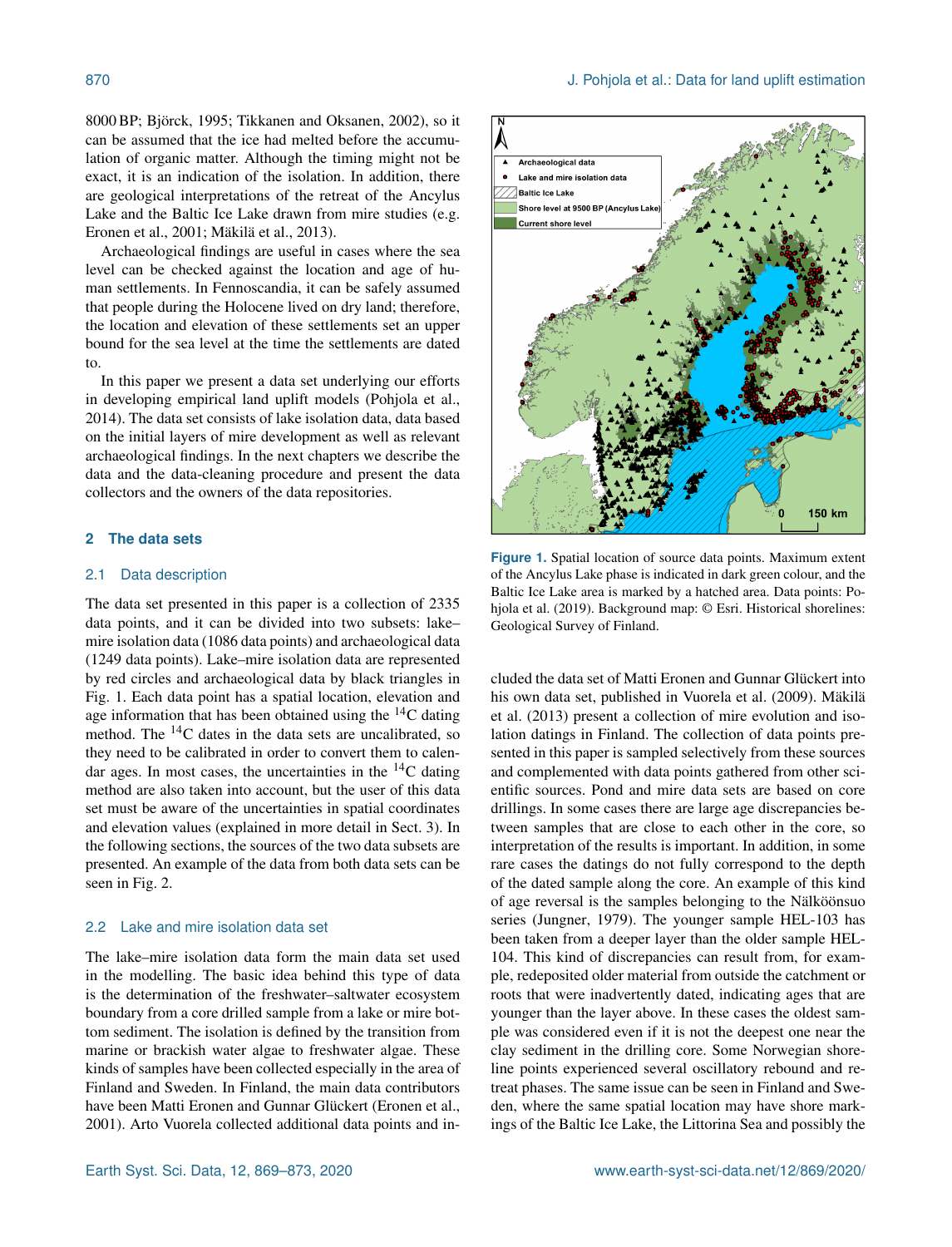<span id="page-2-0"></span>

**Figure 2.** A sample of the data set containing data points along the line from  $(61°0'0, 0'', 21°6'0, 0'')$  to  $(61°0'0, 0'', 24°0'0, 0'')$  in the WGS84 coordinate system. The distribution of the data points in the elevation–age and elevation–distance domains is presented in the upper and lower panel, respectively. Black cross markers denote the lake–mire isolation data and red diamond markers the archaeological data.

Ancylus Lake. Fortunately, in most cases the elevation is different and this allows the use of all available elevation–dating information of the point in question.

#### 2.3 Archaeological data set

There are plenty of archaeological data available, but our main focus is acquiring samples that have existing  ${}^{14}C$  dating. For example, if there were coal remains from different time periods in dwelling site fireplaces, the oldest dated sample was included in the data set. The oldest sample is also evidence of the site in question being above the water level at that time. However, there are issues of which the user of this data set must be aware. For example in Kolmhaara, Eura in southern Satakunta, Finland, the radiocarbon dated burial remains seem to be older than expected from the radiocarbon datings. Kolmhaara is a famous place because it contains human remains (graves, fireplaces etc.) from a time period stretching over thousands of years. The site is located near the Baltic Sea shoreline. However, when using shoreline modelling, these burials appear to be several metres below the sea level at the time the remains are dated to. Either the shoreline displacement model is incorrect or the "marine reservoir effect" [\(Dettman et al.,](#page-4-16) [2015;](#page-4-16) [Reimer and Reimer,](#page-4-17) [2006\)](#page-4-17) has had an influence on the samples. Also, the "old wood effect" [\(Olsen et al.,](#page-4-18) [2013\)](#page-4-18) might have affected the samples. It is concluded in [Olsen et al.](#page-4-18) [\(2013\)](#page-4-18) that the dating of cremated human bone could have an inaccuracy of

approximately  $50-100$  <sup>14</sup>C years. In addition, the freshwater reservoir effect [\(Philippsen,](#page-4-19) [2013\)](#page-4-19) is one aspect that could be considered with the time and elevation discrepancies.

The main sources of the archaeological findings are the Finnish Heritage Agency archives [\(http://www.kyppi.fi,](http://www.kyppi.fi) last access: 30 August 2019) and the Swedish National Heritage Board archives [\(http://www.raa.se,](http://www.raa.se) last access: 30 August 2019). The <sup>14</sup>CARHU database consists of the radiocarbon data collected by Helsinki University [\(Junno et al.,](#page-4-20) [2015\)](#page-4-20). More detailed references are included in the data sets.

## **3 Data handling and organization**

Various coordinate systems were used in the original data sets. The data were reprojected to the WGS84 coordinate system, and the elevation is presented as metres above the sea level corresponding to the average sea level datum. Some of the archaeological point locations were described verbally as "half a kilometre west from the main building. . . ", and some of the site locations were drawn manually illustrating the significant landmarks in the area. All of these data points were checked using the National Land Survey of Finland (NLS) maps as some of the archaeological sites are included in the NLS base maps. If they were not included in the base maps, the best estimates, based on the verbal clues and possible hand drawings, were determined using the NLS maps. In some cases the elevation information was also checked from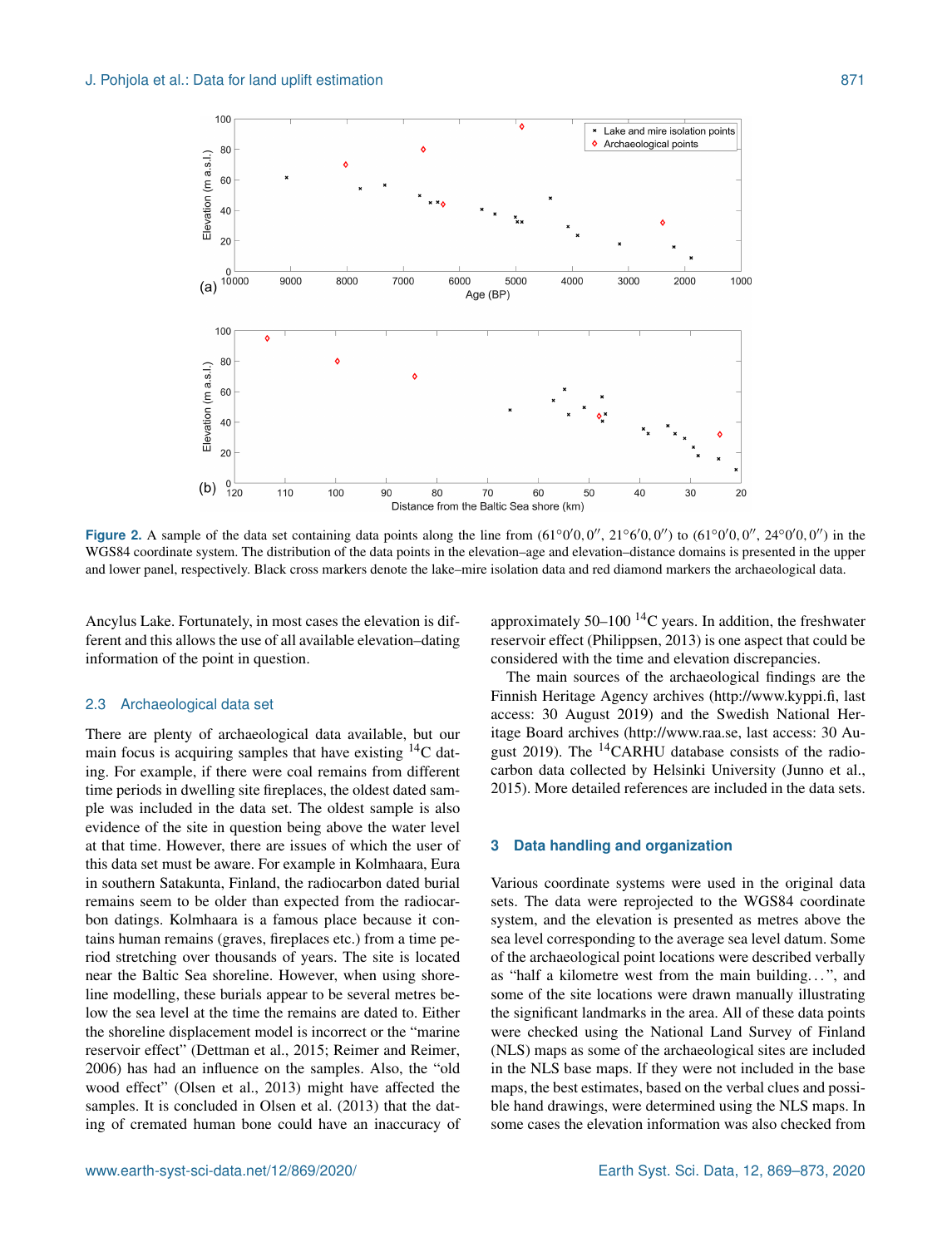<span id="page-3-1"></span>

**Figure 3.** The calibration curve and the error distribution from Ox-Cal program [\(Bronk Ramsey,](#page-4-21) [2009\)](#page-4-21).

the NLS base maps or NLS digital elevation maps and refined if possible. In the cases where elevation was known, it was possible to check the location using elevation information. The maximum error in the spatial location of the data points can be estimated to be about 100 m. However, as a single data point usually represents a larger area of several kilometres' radius when estimating the land uplift behaviour, the exact location of the data points is not critical. As an example, a part of this data set was used in the study by [Pohjola et al.](#page-4-22) [\(2018\)](#page-4-22).

The vertical error in the lake–mire isolation and archaeological data sets is assumed to be  $\pm 0.5$  m. Defining the altitude is sometimes very challenging, especially in villages situated at hill slopes. In these cases the lowest altitude is used and it is assumed that the lowest point of the village existed during the oldest period. This is somewhat questionable because the village might have expanded during the centuries around the oldest settlement. As said before, the archaeological data set is used only for validation purposes when modelling land uplift.

In all cases concerning both the archaeological and the lake–mire isolation data, latitude (WGS84), longitude (WGS84), altitude (metres above sea level),  $^{14}$ C age (uncalibrated years BP),  $^{14}$ C error (years), the name of the place, the reference (14C laboratory identification, if available), URL of the database (if available), dated material (if available) and possible additional information are provided. The reference field will contain the <sup>14</sup>C laboratory report or a link to a database. In some cases the samples are collected as a side product of other work, and in these cases the laboratory number is the link to a digital site report (in Finnish) or some commonly referred article, where the finding is mentioned.

In earlier studies (e.g. [Pohjola et al.,](#page-4-13) [2014,](#page-4-13) [2018\)](#page-4-22), the calibration for the  $^{14}$ C radiocarbon dated data points was done using the OxCal program [\(Bronk Ramsey,](#page-4-21) [2009\)](#page-4-21) containing an Oxford radiocarbon acceleration unit calibration curve (IntCal 13) [\(Reimer et al.,](#page-4-23) [2013\)](#page-4-23). An example of the calibration curve is presented in Fig. [3.](#page-3-1)

#### **4 Data availability**

Both data sets are available at https://doi.org[/10.1594/PANGAEA.905352](https://doi.org/10.1594/PANGAEA.905352) [\(Pohjola et al.,](#page-4-0) [2019\)](#page-4-0).

### **5 Conclusions**

This data set is intended to be used for modelling the postglacial land uplift in Fennoscandia between 12 500 and 0 BP. The collected data set in this paper covers the coastal area of Finland and Sweden reasonably well, especially the extent of the Ancylus Lake. There is always room for improvement because lake and mire data points are missing from, for example, Hälsingland and Västerbotten areas in Sweden. However, the archaeological data points cover sufficiently almost all of the Swedish–Finnish coastal area. Also on the Estonian side, more archaeological and geological data are needed.

The data set introduced in this paper can also be used to estimate the flooding risk due to rising sea levels. In Bothnian Bay the land uplift estimates (6–9 mm yr−<sup>1</sup> ) [\(Poutanen](#page-4-8) [et al.,](#page-4-8) [2010\)](#page-4-8) are higher than the predicted sea level rise (2.5– 5.5 mm yr−<sup>1</sup> ) [\(Church et al.,](#page-4-24) [2013\)](#page-4-24). In contrast, the land uplift in the Gulf of Finland is 0–5 mm yr−<sup>1</sup> [\(Poutanen et al.,](#page-4-8) [2010\)](#page-4-8). Therefore, future housing development planning in the northern Baltic Sea coastal areas can benefit from this data set as a tool to assess flooding probability.

**Author contributions.** JP and JT performed the data collection and handling. The manuscript was written by JP, JT and TL.

**Competing interests.** The authors declare that they have no conflict of interest.

**Acknowledgements.** The authors would like to thank all the collectors of the radiocarbon dating samples and the organizations for providing access to the data. We are also grateful for the comments by the two anonymous referees.

**Review statement.** This paper was edited by Kirsten Elger and reviewed by two anonymous referees.

#### **References**

<span id="page-3-0"></span>Björck, S.: A review of the history of the Baltic Sea, 13.0–8.0 ka BP, Quaternary Int., 27, 19–40, https://doi.org[/10.1016/1040-](https://doi.org/10.1016/1040-6182(94)00057-C) [6182\(94\)00057-C,](https://doi.org/10.1016/1040-6182(94)00057-C) 1995.